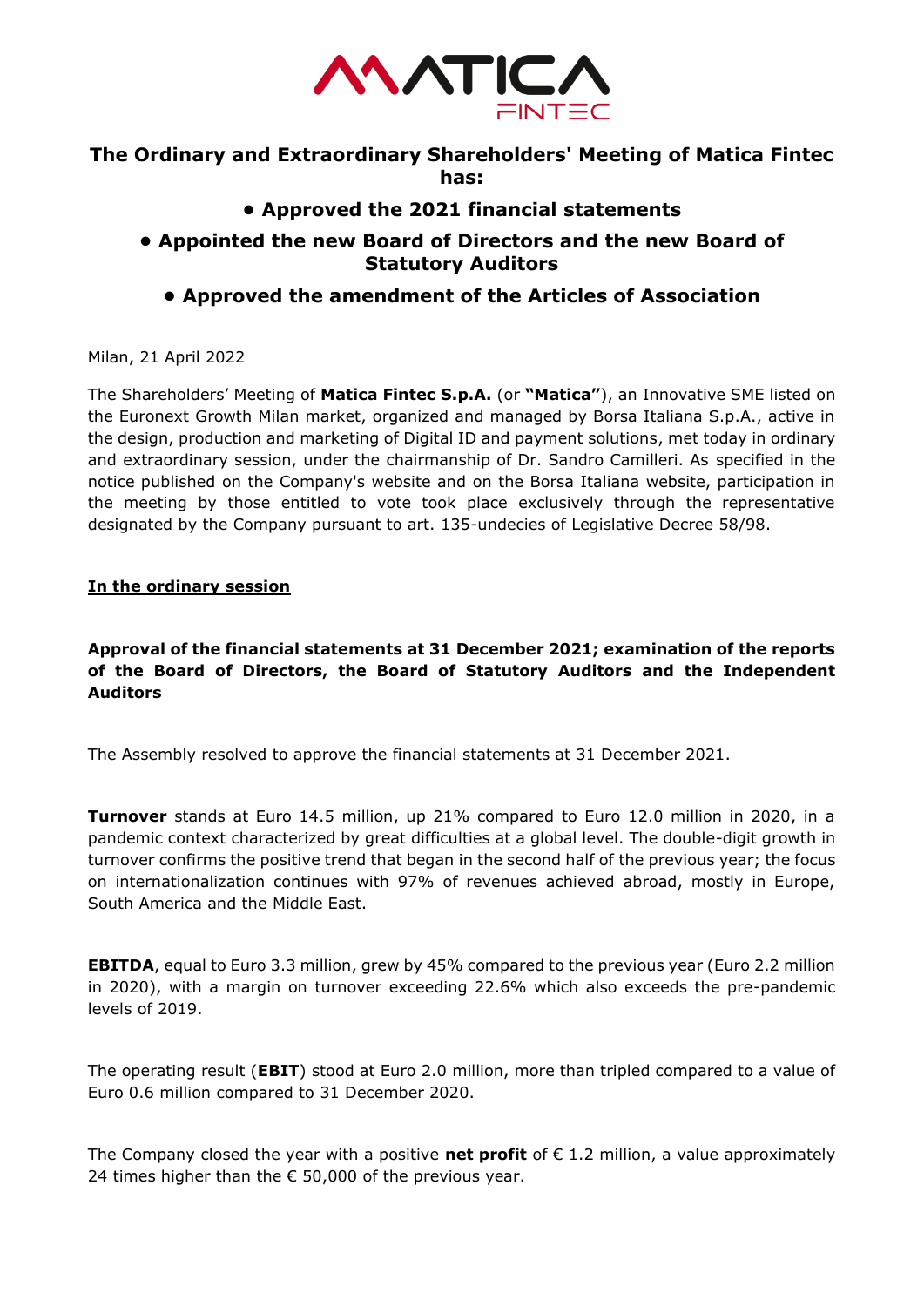

**Net Equity** as of December 31, 2021 amounted to Euro 8.6 million compared to 7.7 million in the previous period, mainly due to the growth in net profit.

The **Net Financial Position** improved, which is positive (cash) for Euro 1.8 million, compared to a debt position of Euro 0.4 million at 31 December 2020 and Euro 0.3 million at 30 June 2021. This improvement is due essentially the finding of new financial resources and to the positive contribution to cash generation by operations. The Adjusted NFP, which also includes tax and social security payables in installments, is positive (cash) and equal to Euro 0.5 million (payable for Euro 2.1 million at 31/12/2020 and for Euro 1.8 million at 30 / 06/2021).

### **Allocation of the profit for the year**

The Shareholders' Meeting resolved to allocate the profit for the year, equal to Euro 1,226,697.00, for Euro 61,335.00 to the legal reserve and for Euro 1,165,362.00 to retained earnings.

### **Appointment of the new Board of Directors**

The Shareholders' Meeting approved the appointment of the new Board of Directors for the financial years 2022-2024, setting the number of directors at 5, who will therefore remain in office until the approval of the financial statements at 31 December 2024 and also determined the related remuneration. In particular, on the basis of the single list filed by the shareholder Matica Technologies AG, owner of no. 6,474,400 ordinary shares (equal to 61.57% of the share capital), the Board of Directors was confirmed en bloc for the following three years and therefore is composed as follows:

- 1. Dr. Sandro Camilleri Chairman of the Board of Directors
- 2. Dr. Gabriella Minerva Director
- 3. Dr. Pietro Broggian Director
- 4. Dr. Gigliola Falvo Independent Director
- 5. Dott. Massimo Pegoraro Director

Dr. Gigliola Falvo declared to be in possession of the independence requirements, pursuant to art. 148, paragraph 3, of Legislative Decree no. 58 of 24 February 1998 (TUF), as referred to in art. 147-ter, paragraph 4, of the TUF and his candidacy was previously positively assessed by the Company's Euronext Growth Advisor, as required by art. 6-bis of the Euronext Growth Milan Issuers Regulation and according to the procedure described in the procedure for submitting the Independent Director's assessment to the Euronext Growth Advisor, available on the website www.maticafintec.com, Investor Relations / Corporate Documents section.

The Curricula Vitae of the Directors, with the related professional characteristics, are available on the website [www.maticafintec.com,](http://www.maticafintec.com/) Investor Relations / Shareholders' Meetings section.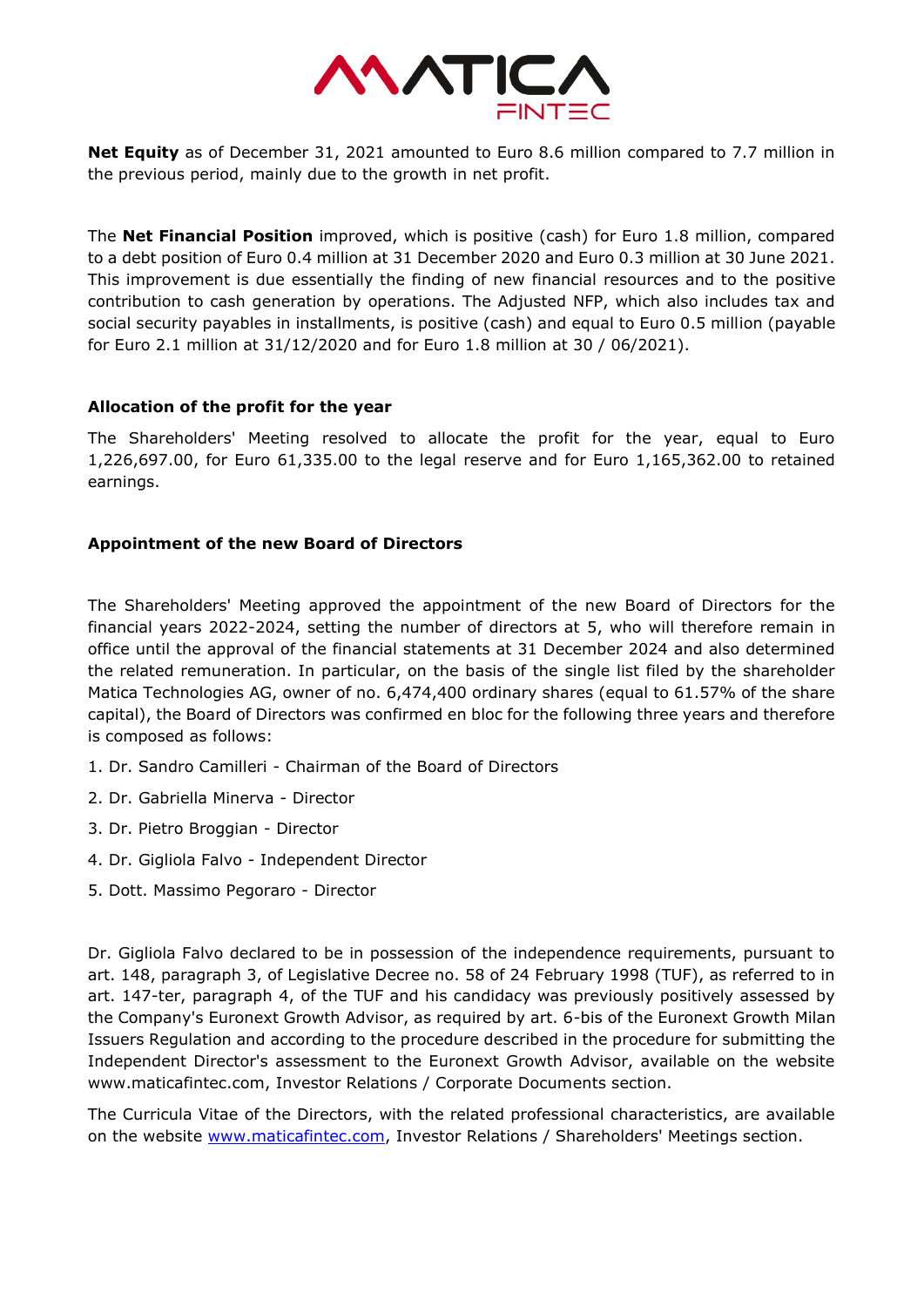

#### **Appointment of the new Board of Statutory Auditors**

The Shareholders' Meeting appointed, on the basis of the single list deposited by the shareholder Matica Technologies AG, the Board of Statutory Auditors for the financial years 2022-2024, which will therefore remain in office until the date of approval of the financial statements at 31 December 2024 and will be composed of the same members as the previous one. The Board of Statutory Auditors is in fact composed as follows:

#### Actual mayors

- 1. Dott. Roberto Santagostino Chairman of the Board of Statutory Auditors
- 2. Dr. Umberto Envidiata
- 3. Dr. Raffaele Fiorella

#### Alternate auditors

- 1. Dr. Filippo Spiaggia
- 2. Dr. Alessandro Cella

The Shareholders also approved the remuneration of the Board of Statutory Auditors, setting the relative emolument.

The Curricula Vitae of the Statutory Auditors, with the related professional characteristics, are available on the website [www.maticafintec.com,](http://www.maticafintec.com/) Investor Relations / Shareholders' Meetings section.

#### **DOCUMENTATION**

The Reports and Financial Statements as at 31 December 2021 are available on the website [www.maticafintec.com,](http://www.maticafintec.com/) in the Investor Relations> Financial Statements and Reports section, as well as on the website [www.borsaitaliana.com,](http://www.borsaitaliana.com/) in the Shares / Documents section.

The summary report of the votes, as well as the minutes of the Shareholders' Meeting, will be made available to the public in the manner and timing provided for by current legislation and will be available on the website [https://www.maticafintec.com/assemblee,](https://www.maticafintec.com/assemblee) as well as on the website [www.borsaitaliana.com,](http://www.borsaitaliana.com/) Actions / Documents section.

\*\*\*

This press release is available on [www.1info.it](http://www.1info.it/) and on the website [www.maticafintec.com](http://www.maticafintec.com/) in the Investor relations – Financial Press Release section.